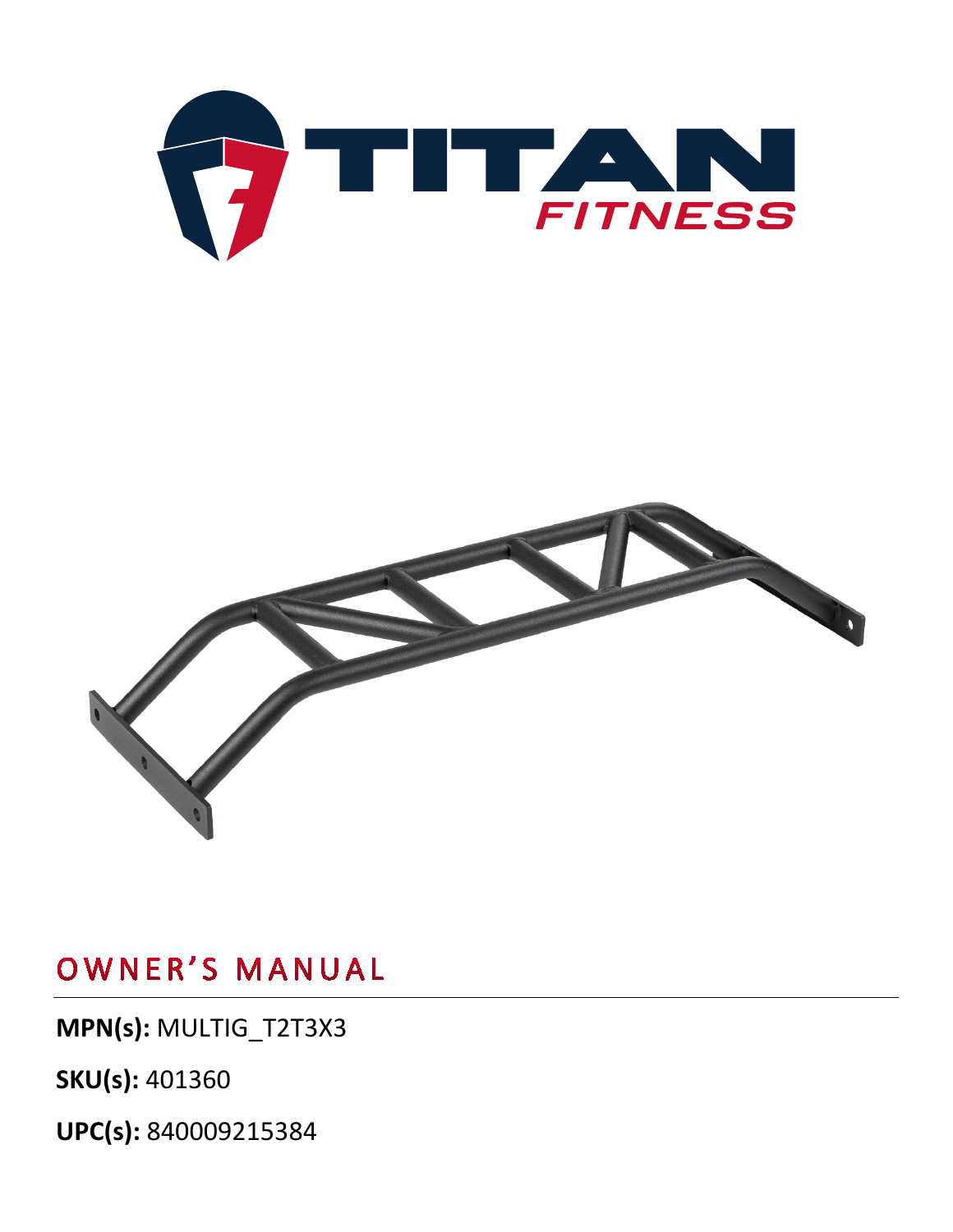

| <b>KEY</b> | <b>BOX</b> | <b>DESCRIPTION</b>       | <b>QTY</b> |
|------------|------------|--------------------------|------------|
| (1)        |            | <b>HANDLEBAR FRAME</b>   |            |
| (2)        |            | FLAT WASHERФ17*Ф30*3     | 12         |
| (3)        |            | <b>SPRING WASHER ¢16</b> | 6          |
| (4)        |            | <b>NUT M16</b>           | 6          |
| (5)        |            | HEX BOLT M16*85          | 6          |
| (6)        |            | <b>HEX BOLT M16*110</b>  | 6          |